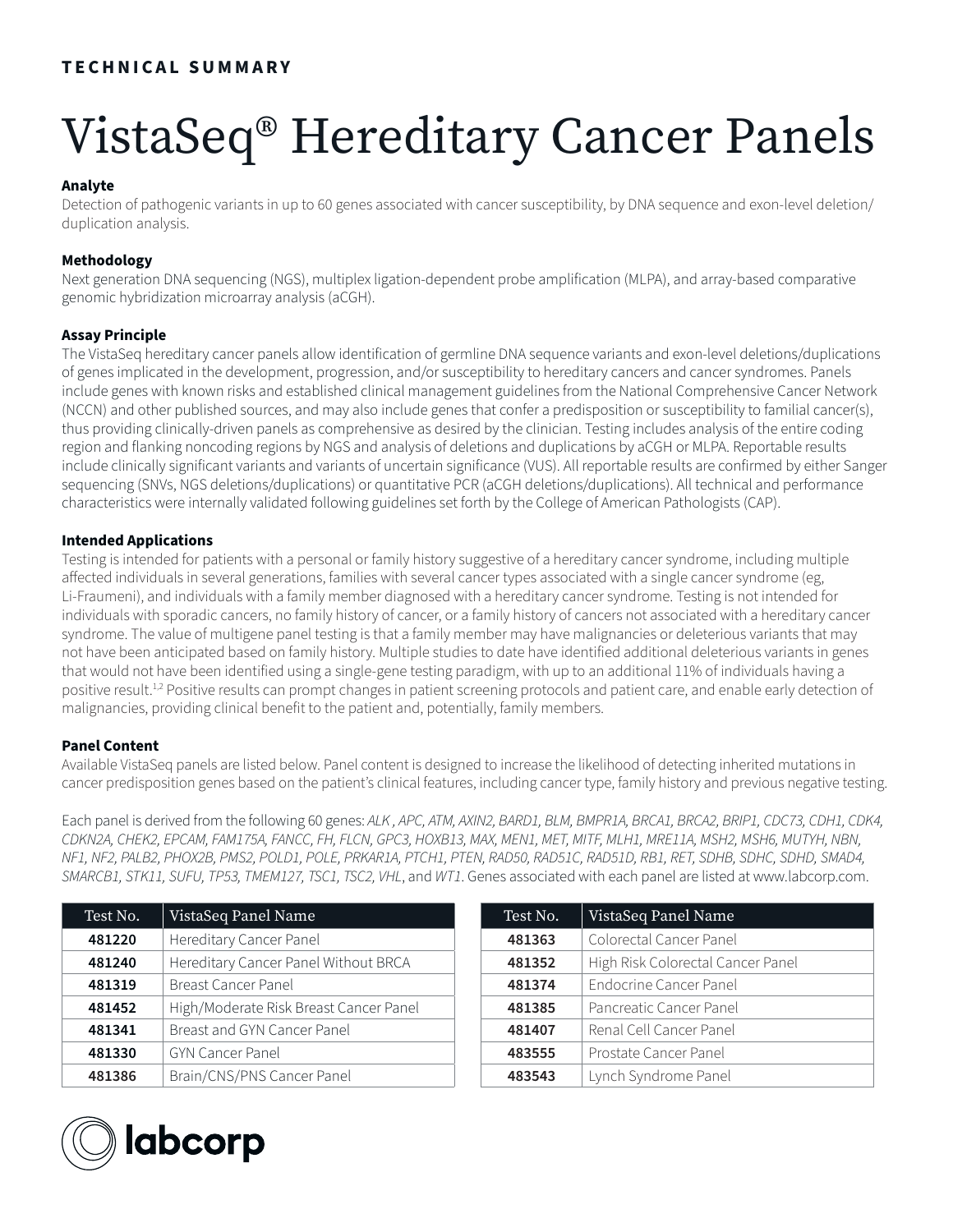## **Detailed Methods**

#### Next-generation sequencing and deletion/duplication analysis

For most genes the entire coding region and flanking splice sites are analyzed by NGS and deletion/duplication analysis. For some genes, analysis is limited to specific variants (ie, *MITF* targeted c.952G>A variant), sequence analysis only (ie, *HOXB13, POLD1* and *POLE*), or deletion/duplication analysis only (ie, *EPCAM*), or expanded to included specific variants (ie, clinically relevant variants in the promoter regions of *APC* and *PTEN*). Exon flanking regions include ±20 bp for the *BRCA1* and *BRCA2* genes, and ±10 bp for all other genes. Exon-level deletions/ duplications are assessed by aCGH, and, for the *PMS2, CHEK2, NF1, SDH* genes, by MLPA. Assay performance characteristics are summarized in the appendix.

For NGS, a custom capture method is used for molecularly-barcoded patient library construction and target enrichment from genomic DNA. Patient libraries undergo 2x150 paired-end sequencing using Illumina V3 chemistry. Any segment failing minimum read depth coverage is rescued by bi-directional Sanger sequencing to complete sequence analysis. Sequence reads are aligned to the hg19/GRCh37 reference human genome build. Variant calling and annotation use an internally validated custom analysis workflow on the CLCBio™ platform. All reportable NGS variants are confirmed by bi-directional Sanger sequencing.

Exon-level deletion/duplication analysis is performed with a custom aCGH array that measures DNA copy number variation relative to a known reference sample. 60bp custom aCGH probes are tiled to cover all target exons. In exons smaller than 50bp, probes are added within the proximal introns. Y chromosome probes are included to provide additional quality control through gender verification. Analysis parameters are optimized, favoring sensitivity over specificity. Potential false positive calls are minimized and specificity ensured by using quantitative PCR for copy number confirmation. MLPA analysis uses SALSA MLPAs from MRC Holland and analyzed by GeneMarker software.

Highly homologous sequences and pseudogenes can interfere with variant detection. Several strategies included in the testing protocol reduce their potential negative effects. **[1]** *PMS2* exons 12 and 15 are highly homologous to the *PMS2CL* pseudogene. To increase sensitivity for these exons, a higher minimum coverage depth is required at each targeted base position (25X), and a lower variant allele fraction cutoff is used for variant detection (8.0%). **[2]** *PMS2* variants identified by NGS are confirmed using long-range PCR followed by Sanger sequencing to verify true variants. **[3]** *MLPA* is used in concert with aCGH to assess exon-level copy number changes in the *PMS2, CHEK2, NF1*, and *SDH* genes.

## **Biological Limitations of Testing**

Bone marrow transplantation, recent blood transfusion and active hematological malignancies may affect results. Allele dropout due to rare interfering sequence polymorphisms present in primer or probe binding sites and homopolymeric sequence regions may affect variant detection. The assay is not designed to detect mosaic variants, non-coding variants, deep intronic variants, somatic variants, translocations, inversions, or other complex gene rearrangements. The assay does not determine whether heterozygous variants in the same gene are present on the same or a different chromosome; to distinguish phase and determine clinical significance, rarely, parental testing may be required. Exact breakpoints of exon-level deletions/duplications are not determined. The presence of an inherited cancer syndrome due to a different genetic cause cannot be ruled out. Any interpretation should be clinically correlated with information about the patient's presentation and relevant family history.

## **Variant Classification**

Variants are classified by an in-house variant classification protocol that is traceable, and in accord with the American College of Medical Genetics (ACMG) guidelines. Classification utilizes an algorithmically-weighted assessment of several components: predicted functional impact determined by *in silico* analysis; prevalence of the variant in the unaffected (general) population; segregation in affected individuals or families published in peer-reviewed literature; and co-occurrence with other deleterious variants. Variants are re-evaluated at defined intervals for relevant updates that could affect the final report interpretation. If a variant is reclassified and determined to be clinically actionable, patient reports are re-issued. For details regarding the variant classification algorithm, see Labcorp's variant classification summary in ClinVar at https://www.ncbi.nlm.nih.gov/clinvar/ submitters/500026/. For details regarding clinical experience, and initial VUS rates from the VistaSeq 27 gene panel (test number 481220), see Gardner *et al*. 2018 (reference 2).